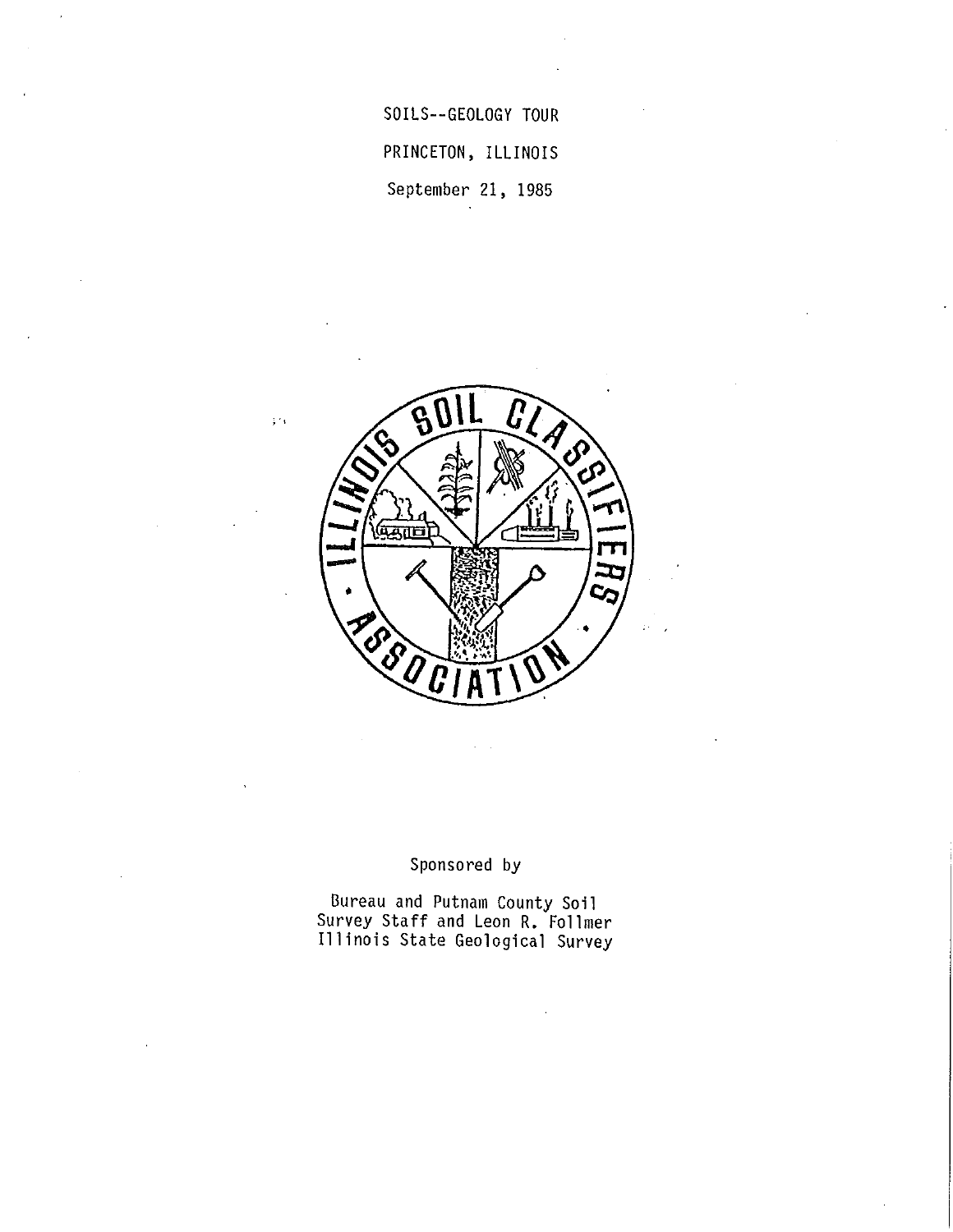#### CONTENTS

|                                          | Page |
|------------------------------------------|------|
|                                          |      |
| Geology of Malden South Section area 1   |      |
| Figure 1. Topographic map of tour site 3 |      |
| Figure 2. Soils-Geology block diagram 4  |      |
|                                          |      |
|                                          |      |
|                                          |      |

#### Introduction

The field trip emphasizes both soils and geology and will provide participants with the opportunity to exchange ideas on the latest concepts. We will examine six soil profiles on the terrace system of East Bureau Creek, a major tributary of the Illinois Rivers (fig. 1). A block diagram (fig. 2) and a list of soils (Table 1) found in the vicinity of the Malden South Section are presentedin this guidebook and will be discussed on the trip. Figure 3 is a soil map of the area. In the east bank of the creek about 300 feet north of county road 1700 N, we will examine a reference section of the Malden Till.

### Geology

The type section of the Malden Till is in the road cuts along the road east of the bridge but the exposures are now largely covered over. All of the geologic units described by Willman and Frye (1970, !SGS Bull. 94, Malden South Section) are all exposed in the stream cut (fig. 4).

At the top of the exposure is the Modern Soil, which is part of the continuum of present day soils at land surface and is treated'as a stratigraphic unit by geologists. The Modern Soil is Fayette silt loam in most places and has developed in about 6 feet of Richland Loess. The loess overlies a thin mixed zone of pebbly loam which could be a glacial debris flow diamicton, but is not known for sure. Under the diamicton is a clean sand with some gravel and has the character of normal or "good" outwash, i.e., stratified. The sand becomes thicker to the south and eventually merges with an underlying outwash near the middle of the exposure.

The Malden Till appears in the north part of the exposure under the (upper) sand and pinches out to the south permitting the two outwash bodies to merge. The upper part of the Malden is oxidized brown and the texture is loam but seems to vary. The lower part is more gray, finer textured (Sicl) and more uniform. The lower part is probably a till diamicton, deposited directly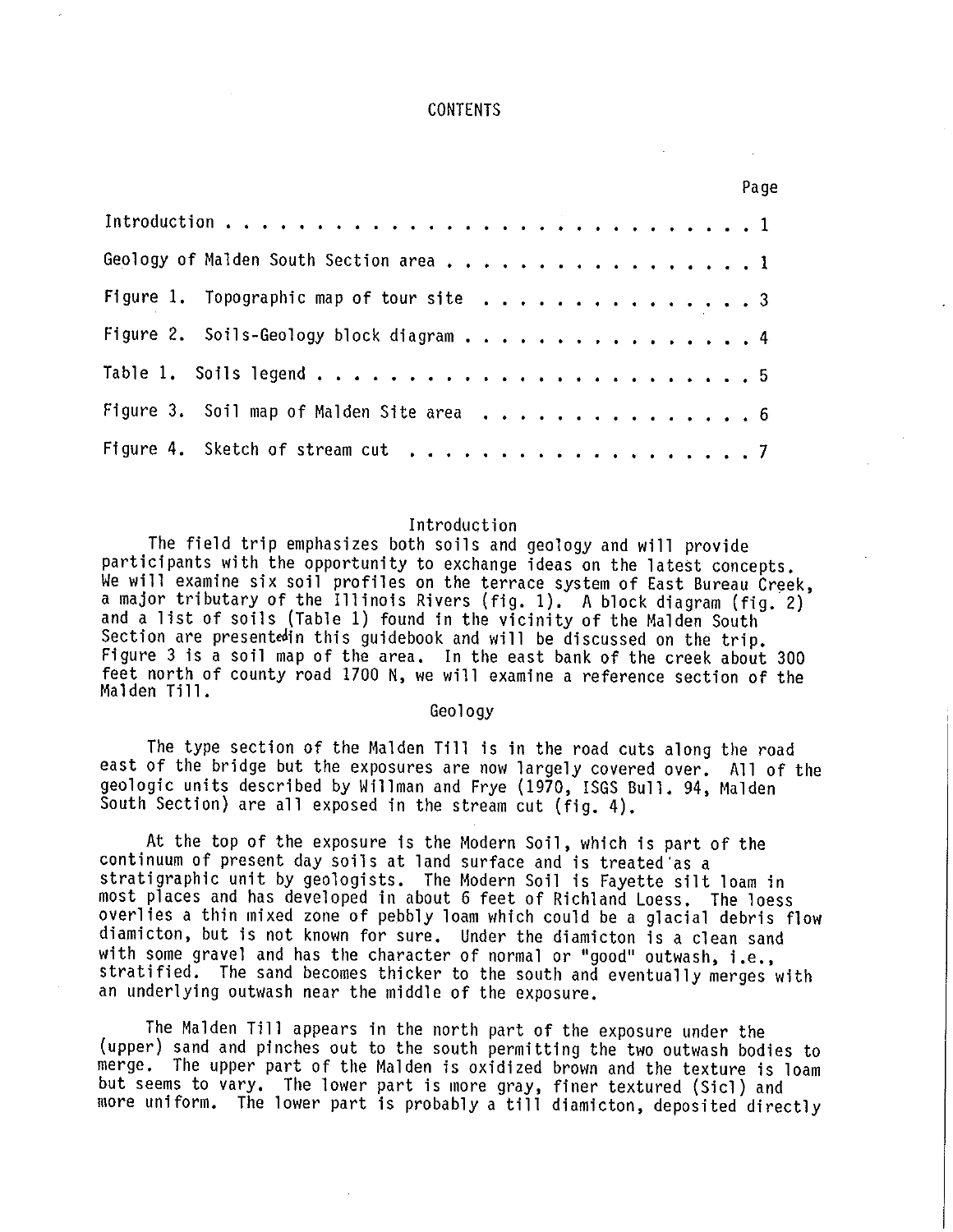from the ice, and the upper part may be a glacial debris flow diamicton. The undulating shape of the pinch out suggests flowage.

Under the Malden is about 10 feet of stratified sand and gravel with a few silt layers near the top. This is a fining-upwards sequence that is typical of outwash in a channel. This channel could have been several hundred feet wide and appears to indicate a flow direction of north to south based on the near horizontal bedding that slopes to the south,

A coarse gravel at the base of the outwash lies on top of the Tiskilwa Till, which indicates an erosion surface, Most of the 13 feet of Tiskilwa exposed here is good till and exhibits the normal range in colors from gray to dark brown or reddish brown. At the base of the Tiskilwa is a gray to greenish zone that Willman and Frye called Lee Center Till. Recent studies {!SGS Guidebooks 16 and 19) indicate that this zone should be included with the Tiskilwa as a basal deformation zone within the Wedron Formation area, The portion of the Lee Center beyond the Shelbyville Morainic System has been found to underlie a paleosol (Sangamon Soil) and is now considered to be equivalent to the Radnor Till.

About 6 feet of Morton Loess underlies the Tiskilwa. It is a proglacial deposit that represents the earliest Woodfordian deposit at this site. Loess was being deposited for about 5000 years before the glacier reached this point, The medium-silt-rich texture and the presence of land snails are the principle reasons for interpreting this silt deposit as a loess.

From the Morton on down to stream level, the outcrop is covered by talus. Under the Morton is an organic-rich zone with coniferous wood. One piece of wood near the top was carbon dated to be 27,300 + 540 years old (ISGS-614). This organic-rich soil is called the Farmdale Soil and its parent material is classified as the Robein Silt. About a half mile south the Robein overlies the Roxana Silt and the Sangamon Soil developed in I1linoian till.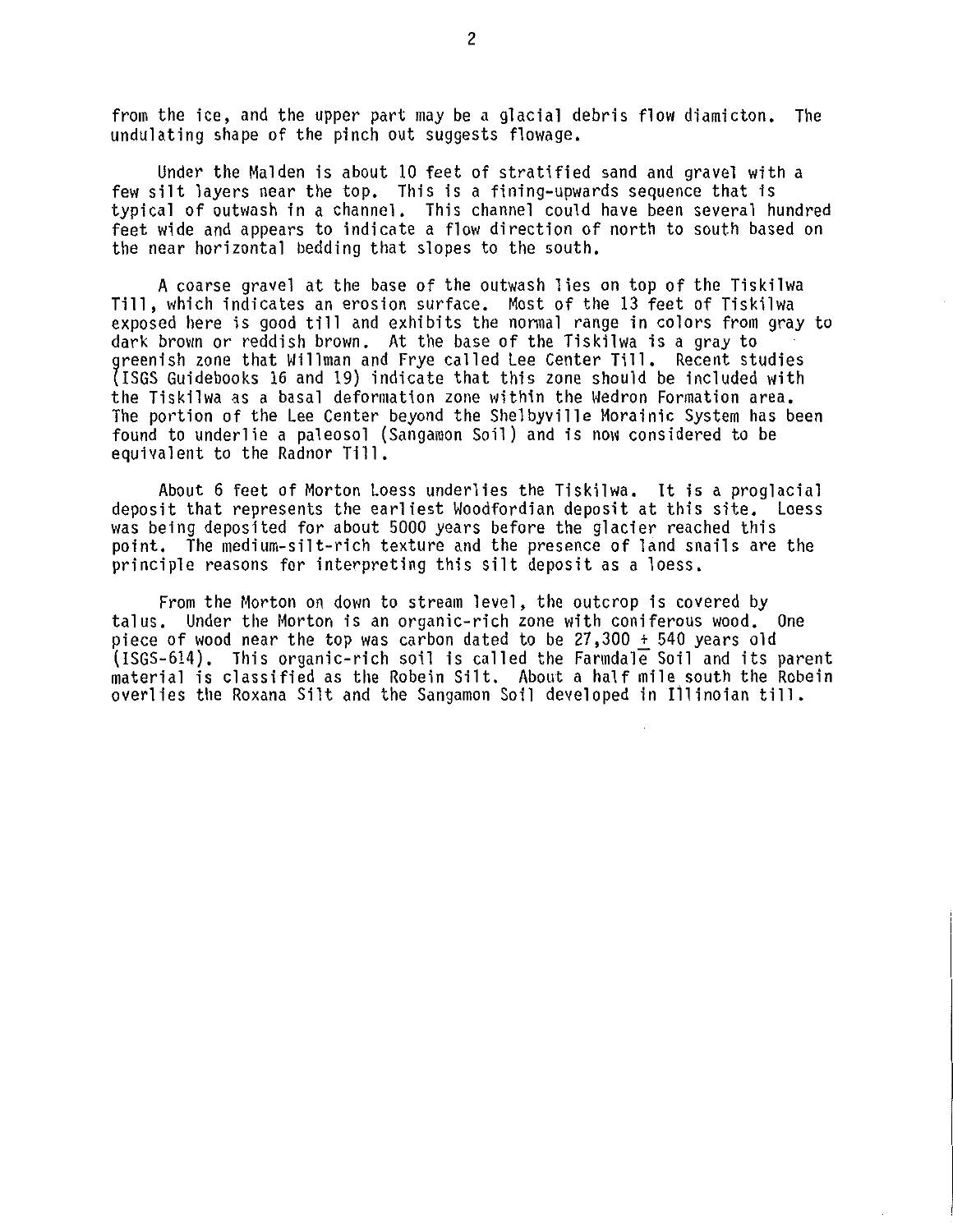Directions from City County Park to Malden Site, From the park, get on IL 26 South to I-80 East, Go east approximately 5 miles to I-180 South, Travel South for 2 miles and exit to U.S. 6 East. Travel East .4 of a mile, exit to gravel County<br>Road. Shortly after exiting, turn left onto County Road 2500 E. North on 2500 F to 1700 N. East on 1700 N, for 0.8 mile to Malden Site,



Figure 1. Topographic map of tour site.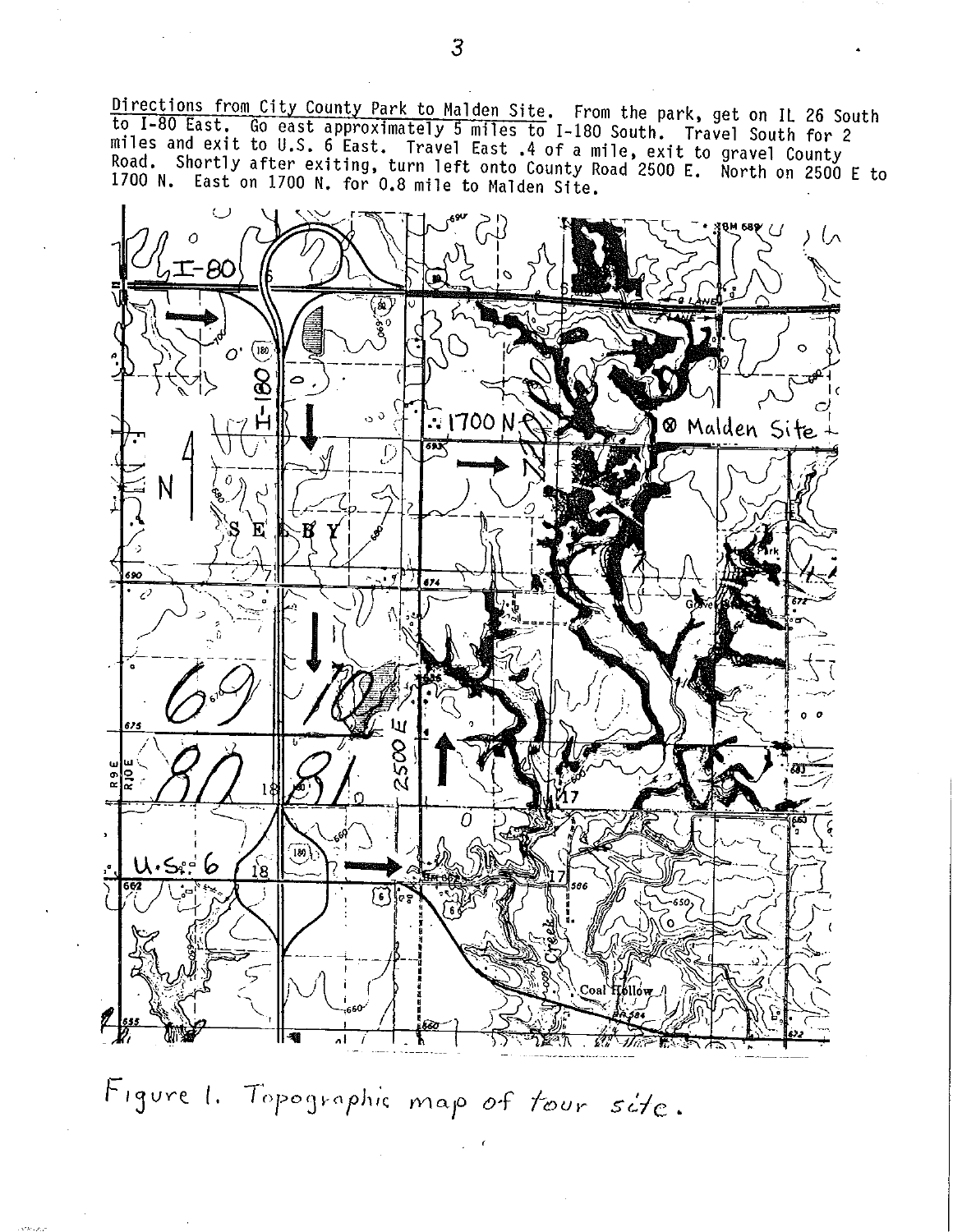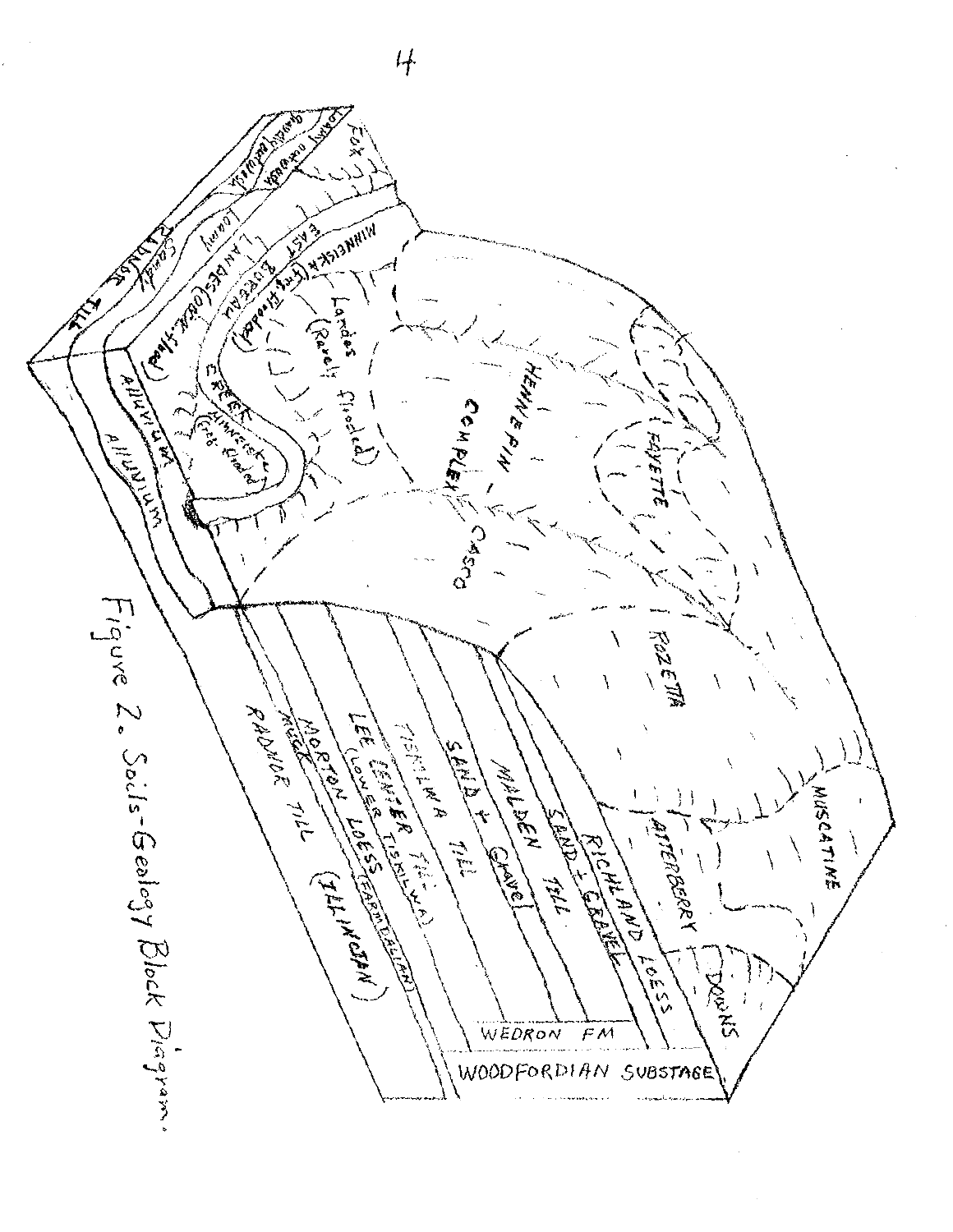Table 1, SOILS LEGEND

# Classification

 $\cdot$ 

|     | --------                                                                                                                           |                                                                                                                                                                                                                                                                                 |
|-----|------------------------------------------------------------------------------------------------------------------------------------|---------------------------------------------------------------------------------------------------------------------------------------------------------------------------------------------------------------------------------------------------------------------------------|
| Ι.  | Deep loess<br>(19) Sylvan<br>41) Muscatine<br>61) Atterberry<br>279) Rozetta<br>280) Fayette<br>(386) Downs                        | fine-silty, mixed, mesic Typic Hapludalfs<br>fine-silty, mixed, mesic Aquic Hapludalfs<br>fine-silty, ;mixed, mesic Udollic Ochraqualfs<br>fine-silty, mixed, mesic Typic Halpudalfs<br>fine-silty, mixed, mesic Typic Hapludalfs<br>fine-silty, mixed, mesic Mollic Hapludalfs |
| II. | Glacial till<br>(25) Hennepin                                                                                                      | fine-loamy, mixed, mesic Typic Eutrochrepts                                                                                                                                                                                                                                     |
|     | III. Stratified outwash<br>$(820)$ Casco<br>(samples)<br>W/Hennepin)<br>(125) Selma                                                | fine-loamy/sandy or sandy skeletal, mixed,<br>mesic Typic Hapludalfs<br>fine-loamy, mixed, mesic Typic Haplaquolls                                                                                                                                                              |
| IV. | Alluvium<br>(73) Ross<br>(3179) Minneiska,<br>frequent flood<br>(7304) Landes,<br>Rave flood<br>(8304) Landes,<br>occasional flood | fine-loamy, mixed, mesic Cumulic Hapludolls<br>coarse-loamy, mixed, (calcareous) mesic<br>Mollic Unifluvents<br>coarse-loamy, mixed, mesic Fluventic Hapludolls<br>coarse-loamy, mixed, mesic Fluventic Hapludolls                                                              |
| ν.  | Miscellaneous<br>(802) Orthents loamy                                                                                              | loamy, mixed, nonacid, mesic Udorthents                                                                                                                                                                                                                                         |

 $\ddotsc$ 

5

Parent material

 $\ddot{\phantom{0}}$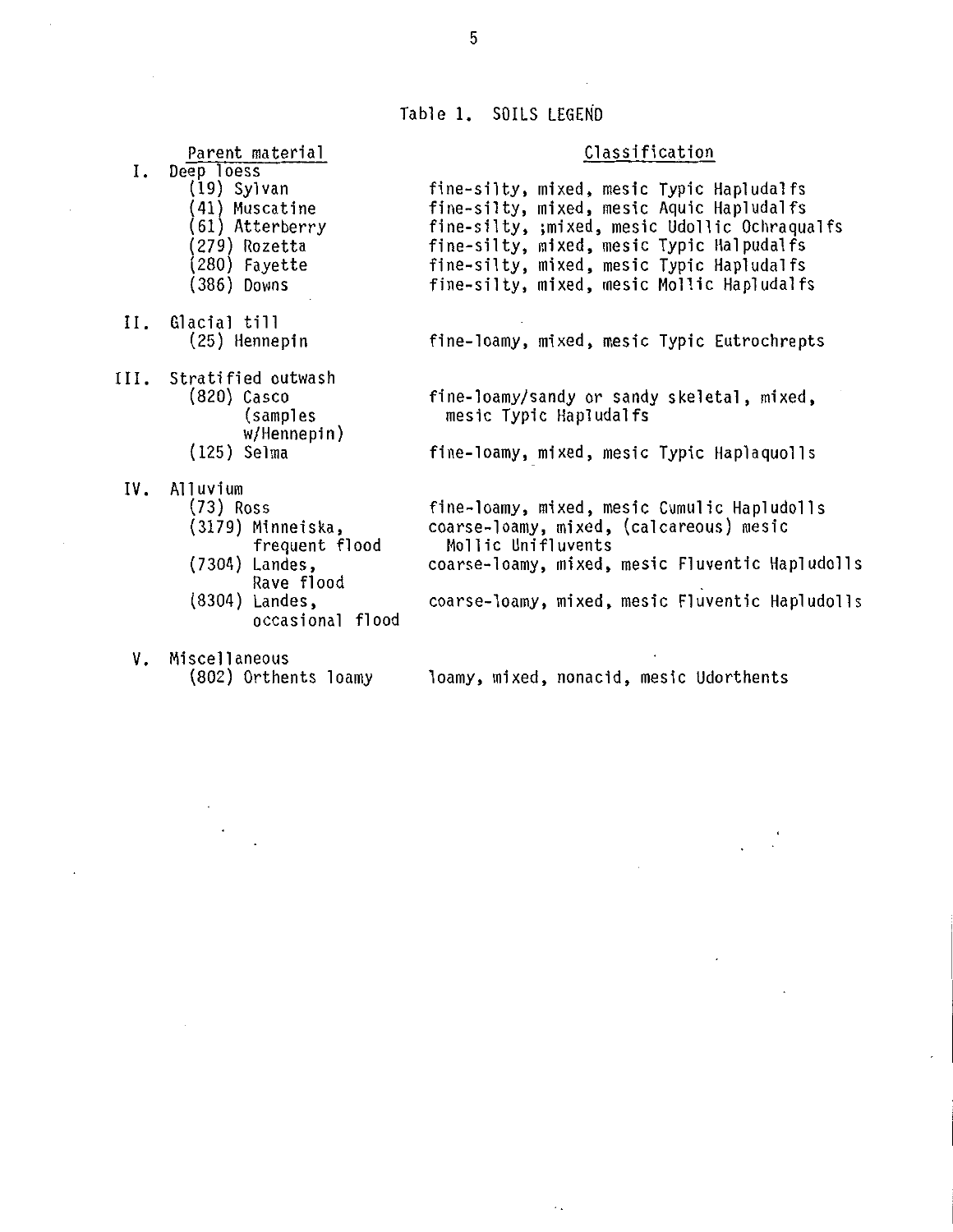

Sections 5 and 8.  $T. 16 N. 10 E.$ Location of Mulden Site Is:  $S.E. 160, S.E. 40, S.W. 10, N.W. 212,$ of Section 5. 8